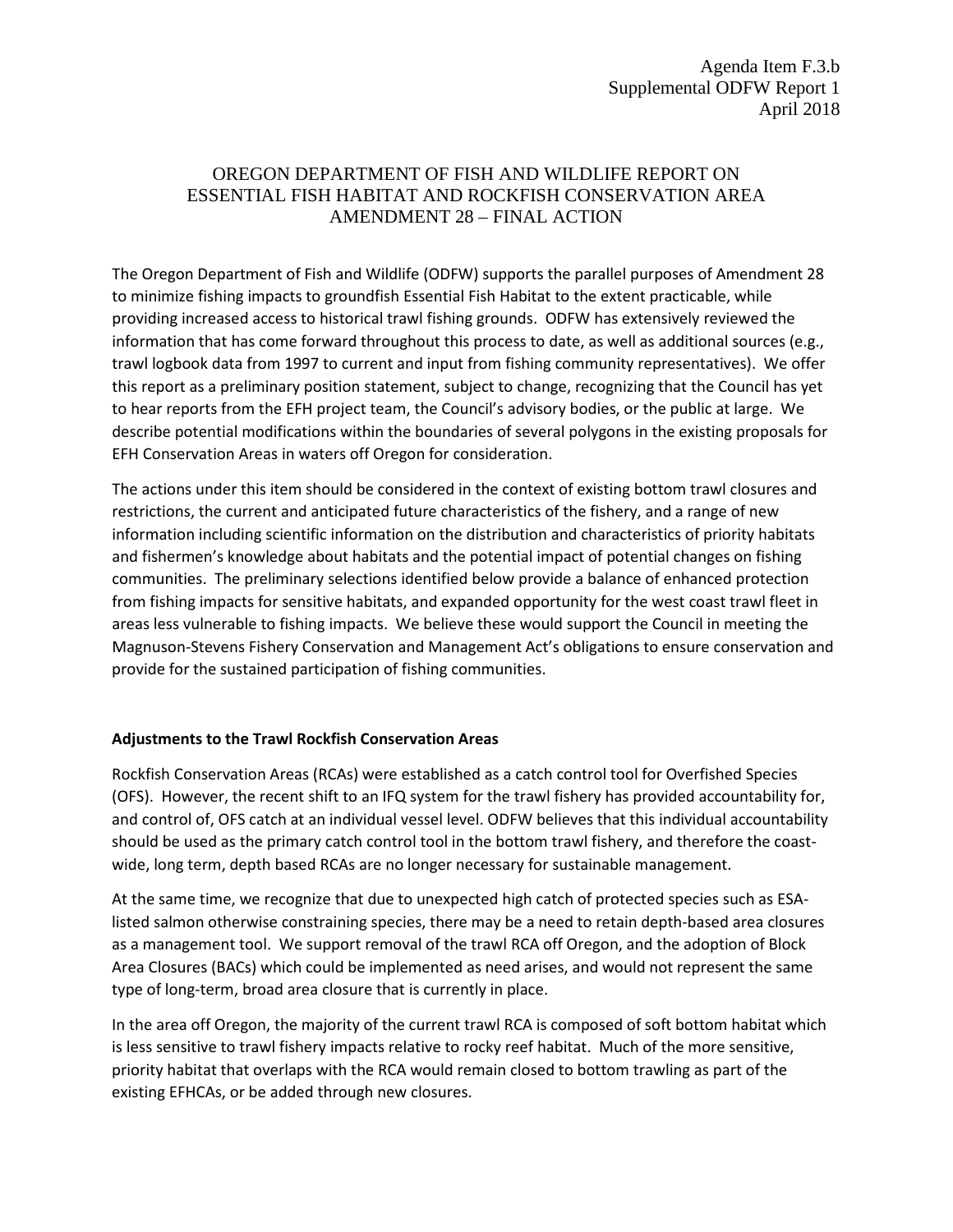## **Essential Fish Habitat Conservation Areas**

Habitat mapping and visual surveys conducted since the adoption of Amendment 19 established the current EFHCAs have identified new rocky reef habitat, provided higher confidence and resolution for some known rocky reef areas, and found some areas previously thought to be hard substrate are actually soft bottom habitat.

ODFW appreciates the Collaborative approach, which involved extensive outreach and negotiation between participants in the trawl fishery and Nongovernmental Organizations (NGOs) with the goal of reaching consensus on a package of closures and re-openings. The Collaborative used new scientific information, as well as the extensive knowledge of fishery participants. ODFW supports their proposal in areas off Oregon.

The Midwater Trawlers Cooperative (MTC) proposal includes EFHCA modifications in areas where the Collaborative group did not reach consensus. We preliminarily support the MTC proposal except for the changes to the Daisy Bank EFHCA, which includes a mix of closure and reopening, and would expose sensitive priority habitat that has been protected to trawling impacts. We also recommend an expansion of the MTC EFHCA polygon for Heceta Bank to the southeast, as shown in Figure 1, which incorporates more priority habitat without significant negative impacts on fisheries.

ODFW appreciates the extensive Oceana et al. proposal in the area off Oregon and the information provided in the proposal and supporting statements by Oceana. We support the Oceana polygon for expanding the current EFHCA at Daisy Bank, which maintains and expands the habitat protections in that rocky reef area. We recommend consideration of a minor adjustment of the eastern edge of the proposed new closure there to align the boundary with a north-south line as shown in Figure 2, in order to minimize impacts on existing fishing operations.

## **Deepwater Closure**

ODFW continues to support the precautionary closure of area greater than 3,500 meters depth as included in the Council's Preliminary Preferred Alternative in November, 2016.